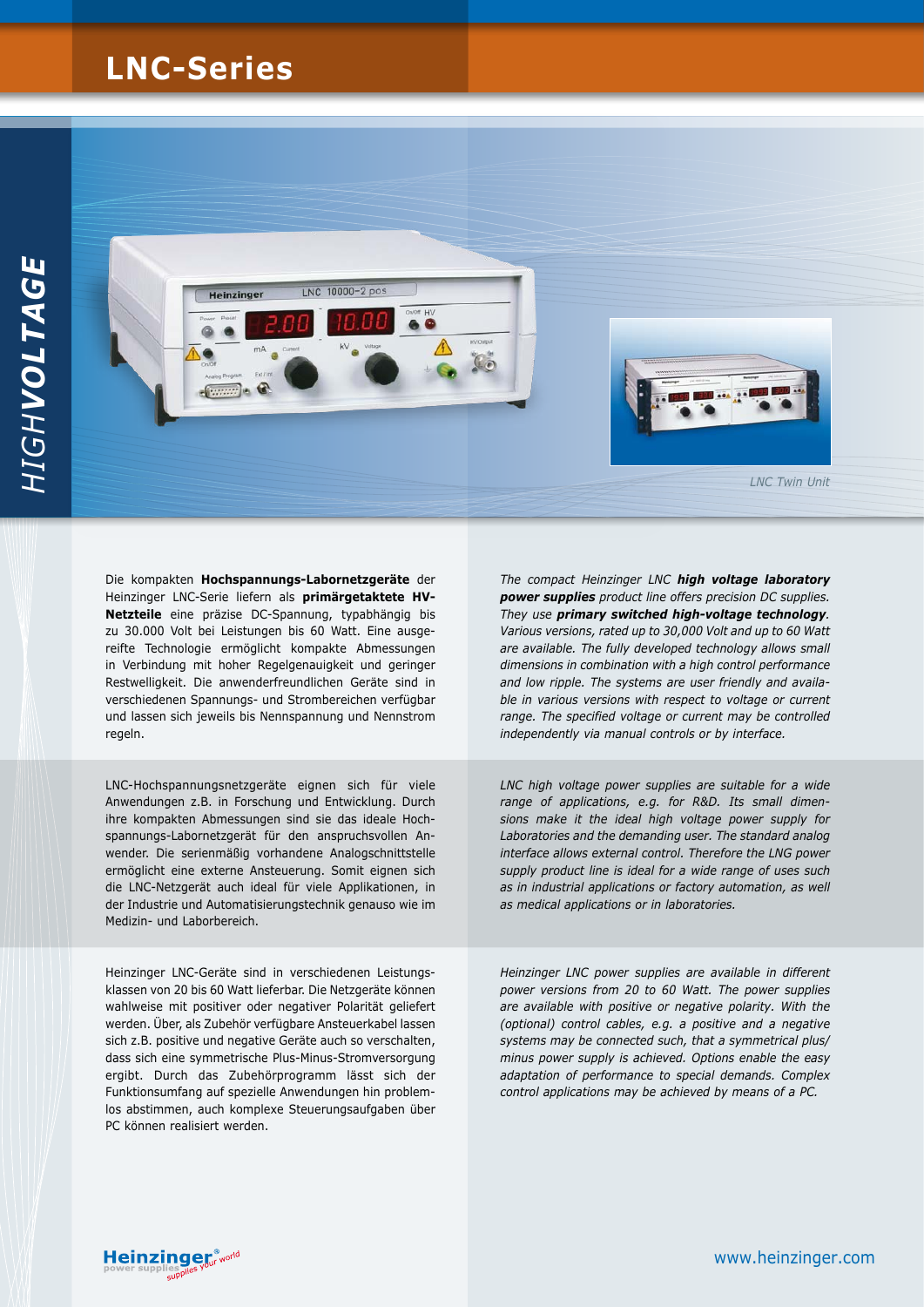## **Funktionsbeschreibung**

Hochspannungsnetzgeräte der LNC-Serie sind in moderner Schaltnetzteil-Technologie als Primärschaltregler aufgebaut. Dieses Funktionsprinzip ermöglicht sowohl eine geringe Restwelligkeit wie auch hohe Stabilität. Die Hochspannungsgeräte sind wahlweise mit positiver oder negativer Ausgangspolarität lieferbar. Alle LNC-Geräte sind dauerkurzschlussfest und ermöglichen die Entnahme von Nennstrom und -spannung auch im Dauerbetrieb, der Spitzenstrom wird auf das 500-fache des Nennstroms begrenzt. Der Betrieb ist sowohl als Konstantspannungswie auch -stromquelle möglich. Der Übergang erfolgt automatisch, der jeweilige Regelzustand wird angezeigt. Alle Geräte verfügen über 3½-stellige Digitalanzeigen, getrennt für Spannung und Strom. Ebenso lassen sich Spannung und Strom getrennt, über jeweils ein separates 10-Gang-Potentiometer, einstellen. Mit der Standard-Analogschnittstelle können alle LNC-Geräte extern durch ein 0...10V-Signal angesteuert werden. Spannungs- und Stromwerte lassen sich einstellen und auslesen, der Ausgang zu- oder abschalten. Über das optionale Digital-Interface kann die Analogschnittstelle auch zur Steuerung der Netzgeräte über PC verwendet werden. LNC-Geräte sind für jede Lastart geeignet. Es können ohmsche, kapazitive oder induktive Lasten angeschlossen werden.

### *Functional Description*

*The LNC high voltage power supply product line is primary switch controlled and uses advanced switch mode design technology. This design principle provides low ripple as well as high stability. The high voltage power supplies can be delivered with positive or negative connections. All LNC systems are continuous short circuit proof and allow continuous consumption of specified current and voltage. The peak current is limited to 500 times the specified value. Operation is possible as a voltage source as well as a current source. The transition results automatically, the respective control mode is indicated. All systems provide a 3½-digit digital display, separated for voltage and current. Also output voltage and current are adjustable via a high precision 10-turn potentiometer. With the standard analog interface, all LNC power supplies can be set by a 0…10 V signal, current and voltage can be set and read out, the output can be activated or turned off. The optional digital interface allows the analog interface to be used to control the power supply from a PC. LNC systems are suitable for all kinds of loads, resistive, capacitive or inductive loads may be connected.*

## **Details**

- • Ausgangsspannungen bis 30.000 Volt
- Ausgangsleistungen bis 60 Watt
- • Ausgangsströme bis 500 mA
- • Im kompakten Tischgehäuse
- • Geringe Restwelligkeit
- • Dauerkurzschlussfest
- Preset-Funktion
- • HV ON/OFF über Taster
- • Betrieb als Konstantspannungsquelle (CV-Mode) oder Konstantstromquelle (CC-Mode) möglich, mit automatischem, präzisem Übergang und Anzeige durch LED
- • Für ohmsche, induktive und kapazitive Lasten geeignet
- • 3½-stellige Digitalanzeigen jeweils für Spannung und Strom
- • Einstellung der Ausgangswerte über jeweils ein 10-Gang-Potentiometer für Spannung und Strom
- • Fernsteuer- und erweiterbar durch eingebaute analoge Schnittstelle 0...10V

## *Highlights*

- *• Output voltage up to 30,000 Volts*
- *• Output power up to 60 Watts*
- *• Output current up to 500 mA*
- *• Sold benchcase*
- *• Low ripple*
- *• Continuous short circuit proof*
- *• Preset-Function*
- *• HV ON/OFF-Switch*
- *• Operation is possible as voltage or current source (CV-mode or CC-mode). Automatic, high precision transition and LED control mode display*
- *• Suitable for resistive, inductive and capacitive loads*
- *• Digital 3½-digit display each for voltage and current*
- *• Setting of the output values through 10-turn potentiometers, separately for voltage and current*
- *• Remotely controllable and extendable by means of the integrated analog interface 0…10 V*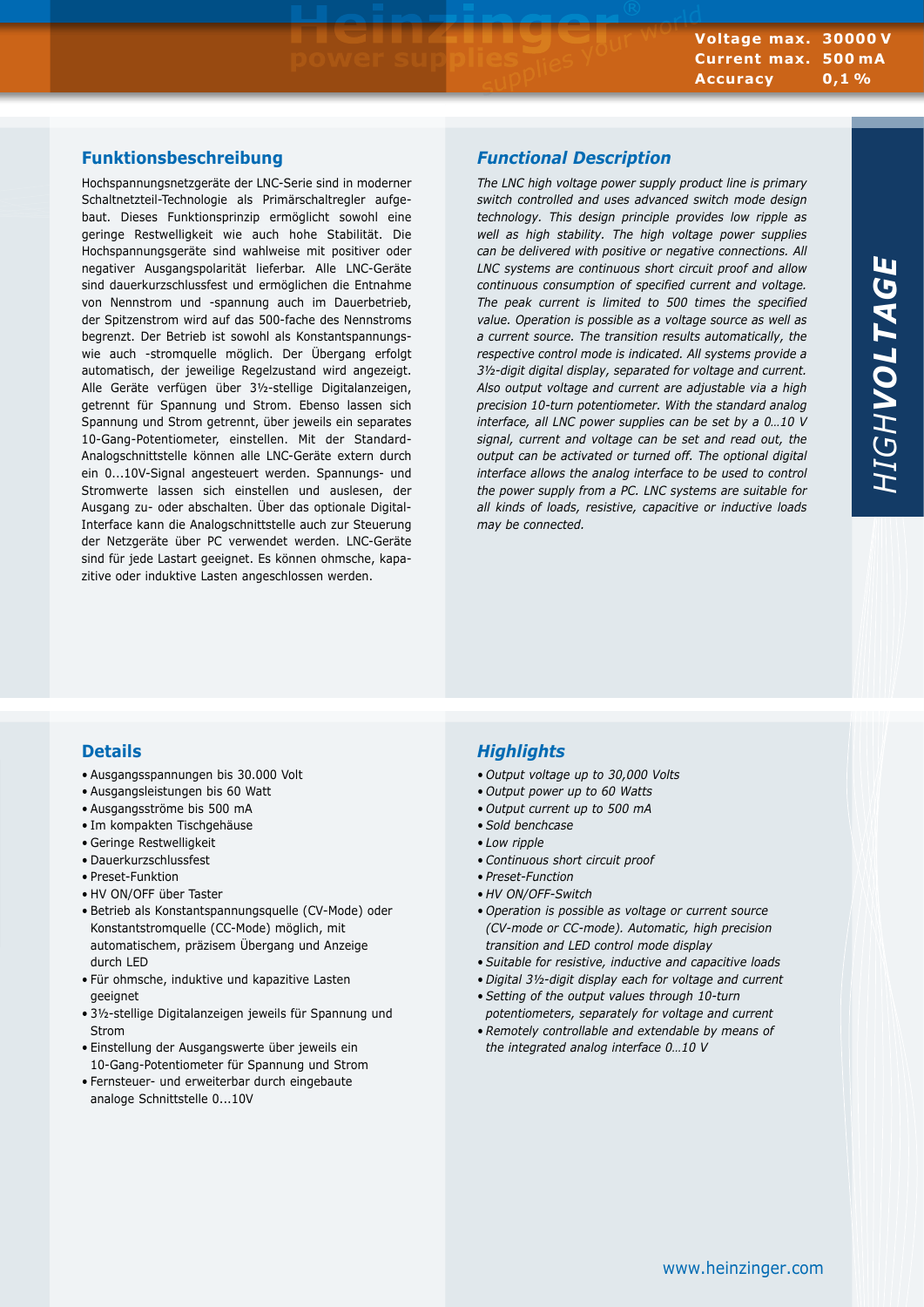# **LNC-Series**

*Technical description*

| <b>General</b>      |                             |
|---------------------|-----------------------------|
| Function            | switch mode power supply    |
| Input voltage       | $230V \pm 10\%$             |
|                     | other on request            |
| Input frequency     | 4763Hz                      |
| Input current       | type-dependent              |
| Ambient temperature | $0^{\circ}C$ 40 $^{\circ}C$ |
| <b>Displays</b>     |                             |
| Output voltage      | 3 5-digit digital display   |

*Output voltage 3,5-digit digital display Output current 3,5-digit digital display Voltage control (CV-mode) LED Current control (CC-mode) LED*

| $<$ 60s (type-dependent)                                         |
|------------------------------------------------------------------|
| positive or negative<br>electronic common<br>connected to earth  |
| Heinzinger HV-socket,<br>passed through to the<br>output voltage |
|                                                                  |

| Analog interface for remote control |                     |
|-------------------------------------|---------------------|
| Voltage adjustment                  | 010V                |
| Current adjustment                  | 010V                |
| Voltage monitor                     | 010V                |
| Current monitor                     | 010V                |
| Output on/off                       | contact $NC = on$   |
| Connector                           | 15-pin Sub-D-socket |
|                                     |                     |

#### *Enclosure*

*Bench case version, width 290mm, height 112,5mm, depth 307mm*

| <b>Voltage stabilization</b>                                                               |                                                                                                       |
|--------------------------------------------------------------------------------------------|-------------------------------------------------------------------------------------------------------|
| Setting range<br>Setting accuracy<br>(manual operation)                                    | approx. 0,2% to 100% $U_{\text{nom}}$<br>$\pm 0.02\% \ U_{\text{nom}}$                                |
| Reproducibility<br>Line regulation<br>(at ±10% mains voltage change due<br>to load change) | $\pm 0.1\% \ U_{\text{nom}}$<br>$<\pm 0.01\%$ U <sub>nom</sub>                                        |
| Load regulation<br>(on load step from 0 to 100%)                                           | $<$ 0,5% $U_{\text{nom}}$                                                                             |
| Response time<br>(on load current change<br>from 0 to 100%)                                | approx. 5ms to 2% $U_{\text{nom}}$<br>deviation<br>approx. 30ms to 0,2% $U_{\text{nom}}$<br>deviation |
| Stability<br>(under constant conditions)                                                   | $\leq$ 0,05% U <sub>nom</sub> over 8h                                                                 |
| Temperature coefficient<br>Ripple                                                          | ≤0,05% $U_{\text{nom}}$ /K<br>$\leq$ 0,02% pp $U_{\text{nom}}$                                        |
| <b>Current stabilization</b>                                                               |                                                                                                       |
| Setting range<br>Setting accuracy<br>(manual operation)                                    | approx. 0,2% to 100% $I_{\text{nom}}$<br>$\pm 0.02\%$ I <sub>nom</sub>                                |
| Reproducibility                                                                            | $\pm 0.1\%$ I <sub>nom</sub>                                                                          |
| Line regulation<br>(at ±10% mains voltage change due<br>to load change)                    | $<\pm 0.01\%$ I <sub>nom</sub>                                                                        |
| Load regulation<br>(on 90% load change)                                                    | $<$ 0,3% I <sub>nom</sub>                                                                             |
| <i>Response time</i><br>(on output voltage change of around<br>±10% due to load change)    | $<$ 100 $ms$                                                                                          |
| <b>Stability</b><br>(under constant conditions)                                            | $\leq$ 0,05% I <sub>nom</sub> over 8h                                                                 |
| Temperature coefficient                                                                    | ≤0,05% $I_{nom}$ /K                                                                                   |
| Ripple                                                                                     | $\leq$ 0,05% pp I <sub>nom</sub>                                                                      |

#### *Scope of supply*

- *Heinzinger LNC unit according to type description*
- *Heinzinger HV-cable with HV-connector, length 3m*
- *Power cable 1,5m, with connector (CEE7, Schuko)*
- *Plug for analog interface*
- *User manual (German/English)*

## **Zubehör / Optionen**

- • Digitales Interface ECO-Bus externes Digital-Interface zur Ansteuerung des Netzgerätes über PC, in Verbindung mit der Analogschnittstelle
- • Kabel BK1515, zur Verbindung Eco-Bus zu Netzgerät
- • 19"-Einbaurahmen Eco-OB2
- zum professionellen 19"-Einbau der LNC-Geräte, 3HE • Unterschiedliche Verbindungskabel für
- Sonderfunktionen sind auf Anfrage ebenfalls verfügbar

#### *Accessories / Options*

- *Digital interface ECO-bus external digital interface for PC power supply control, in combination with the analog interface.*
- *• Cable BK1515, connection of Eco-bus to the power supply*
- *• 19*" *mounting rack Eco-OB2*
- *for professional 19*" *integration of LNC-systems, 3U*
- *• Various interconnection cables for special operation modes are also available on request.*